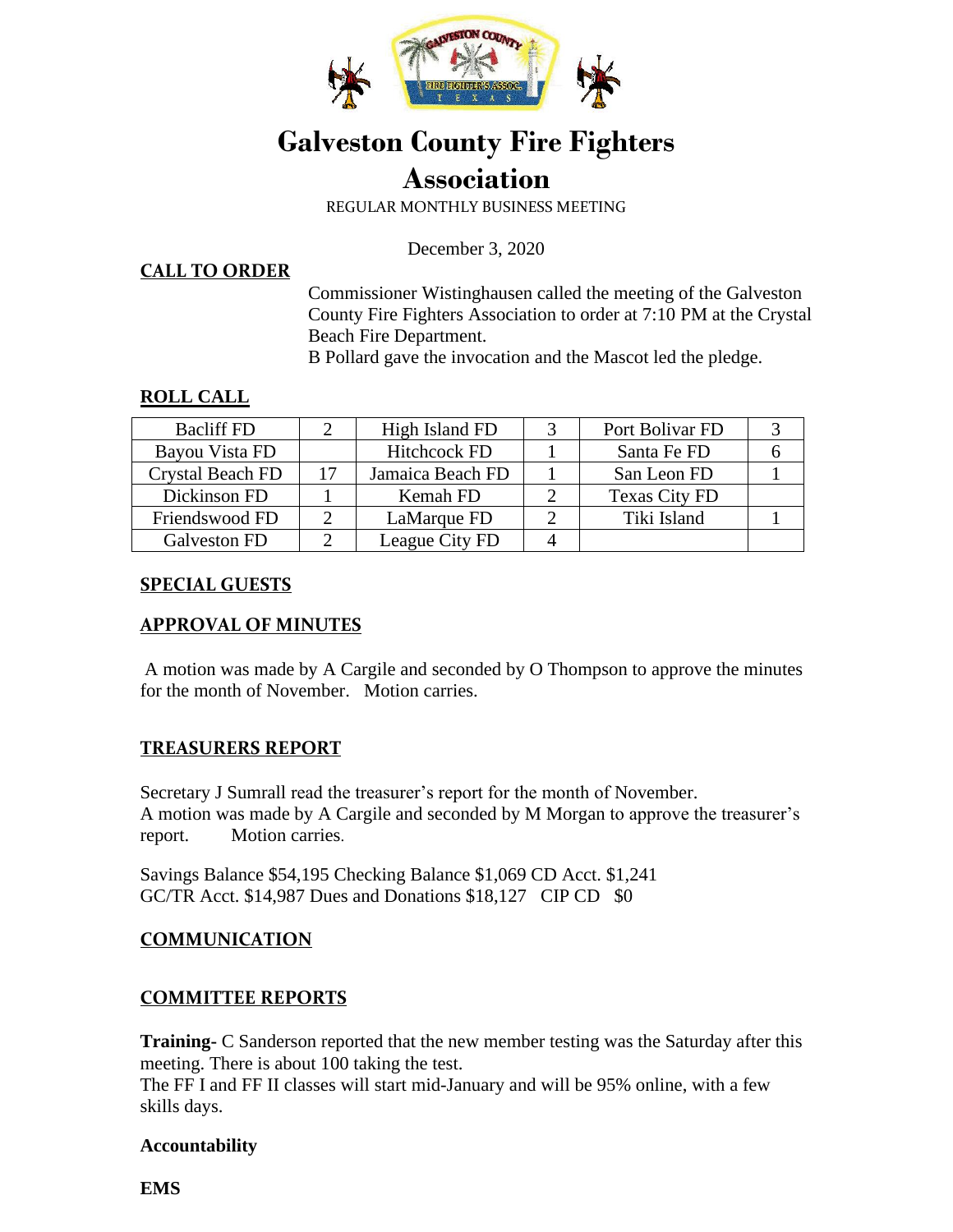**Website** Send stuff in for publication.

**Resource Book** Remember to send in any new equipment to the webmaster.

**Dispatching** 

**Constitution and By-laws** 

**Mapping** 

**Audit** The committee is starting their audit.

# **Contract**

**Galveston County OEM** Be patient for your PPE requests. There is free COVID-19 testing at UTMB for First Responders. Had some vaccine discussions. There will be some ICS training soon.

**COLLECTION OF DUES** If you haven't paid, please send them in.

**UNFINISHED BUSINESS** Had the final night of nominations and voting. No other nominations were taken.

**B Pollard made a motion to cease nominations and was seconded by J Douglas. Motion Passed.**

**C Anderson made a motion to accept all by acclamation and was seconded by J Douglas. Motion passed.**

Commissioner #1 is Incumbent T Cones Commissioner #3 is Incumbent J Wistinghausen Commissioner #5 is Incumbent O Thompson Our Mascot will continue to be T.J. Campbell. Congratulations to all of our Commissioners and our Mascot!

President Wistinghausen went over the meeting with the County Commissioners, that he attended along with a couple of other Board Members. Reminder that when you spend your money from the County, you need to show receipts for the entire amount. This year we asked for \$30,000 to cover the costs of the reporting system. Also James mentioned that there is a new Gentleman that we are dealing with now.

**NEW BUSINESS** The Chief's Retreat will be February 22nd at Santa Fe Fire & Rescue Station #1. Meeting will begin around 8:00 with a continental breakfast with the meeting

starting by 9:00 am**. If you are a Chief, please plan on attending or having some designated to attend**. A lunch will be provided.

We still have a financial workshop in the works.